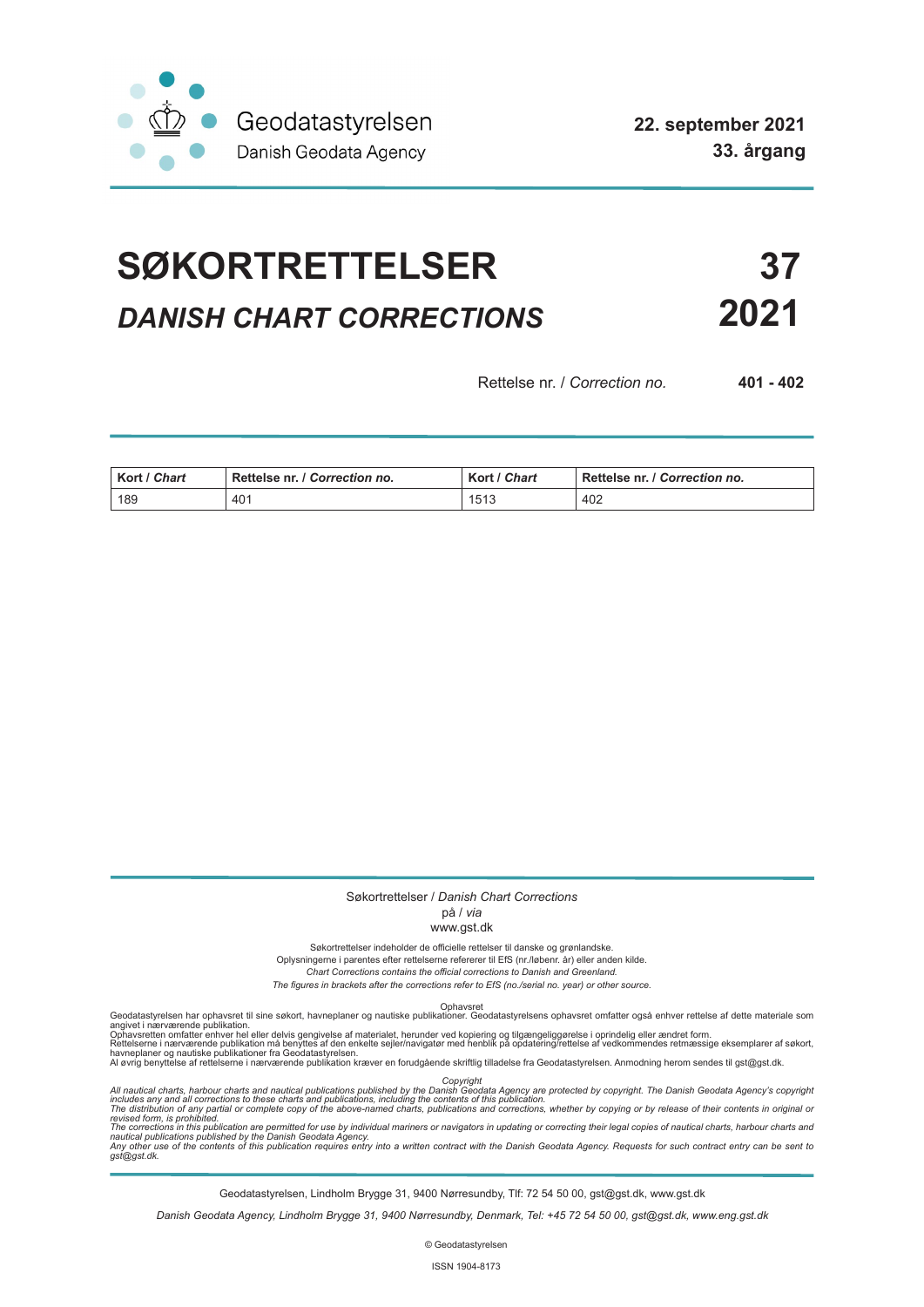| Rettelse nr. /<br><b>Correction no.</b><br>Kort / Chart |                                                       |                |                          |
|---------------------------------------------------------|-------------------------------------------------------|----------------|--------------------------|
| 401                                                     | <b>Rønne Havn</b>                                     |                |                          |
| 189                                                     | Erstat plan med medfølgende plan                      |                |                          |
| Plan B                                                  | Replace plan by accompanying plan                     |                |                          |
|                                                         |                                                       |                | (37/725 2021)            |
| 402<br>1513                                             | <b>Qegertag NE</b><br><b>Korrektion / Correction</b>  |                |                          |
|                                                         | Ref.: Søkortrettelser / Chart Corrections 36/400 2021 |                |                          |
|                                                         | Ret fra / Amend from                                  | 15             | 69°22,400'N 050°57,800'W |
|                                                         | til / to                                              | 8 <sub>g</sub> |                          |
|                                                         |                                                       |                | (GST, 9. september 2021) |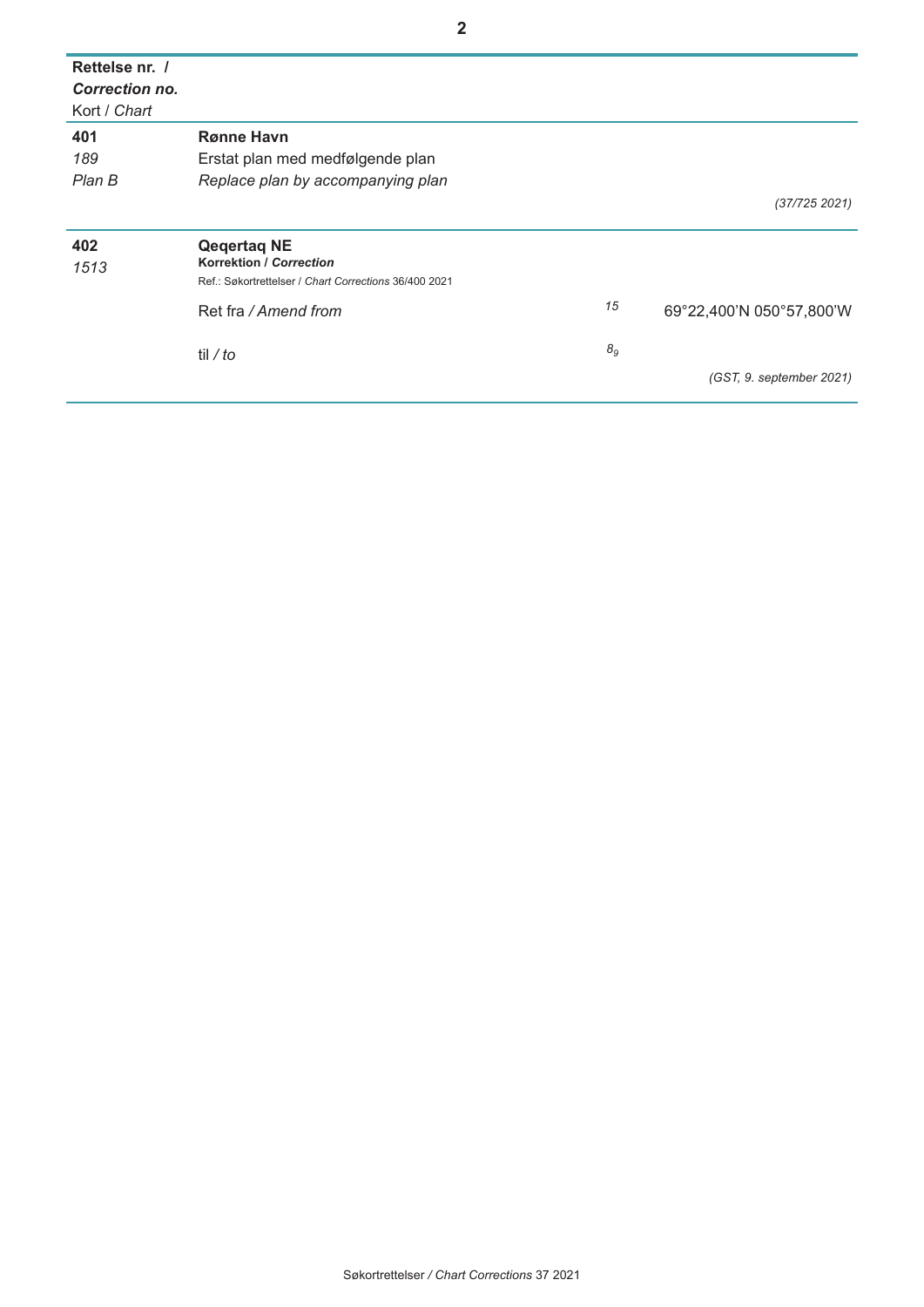## **HAVNEOPLYSNINGER**

**3**

### *www.danskehavnelods.dk*

| <b>Allinge Havn</b><br>Anmærkning er udtaget.                                                                                                                        | (GST, 21. september 2021) | <b>Hyalpsund Fiskerihavn</b><br>Anmærkning er udtaget. | (37/726 2021) |
|----------------------------------------------------------------------------------------------------------------------------------------------------------------------|---------------------------|--------------------------------------------------------|---------------|
| <b>Ensted Havn</b>                                                                                                                                                   |                           | Kalundborg Havn<br>Anmærkning er tilføjet.             |               |
| Afsnittene Havnen, Dybder, Ressourcer og Anker-<br>plads er opdateret. Afsnittene Lodstvang og Bugsering<br>er tilføjet. Afsnittet Største skibe er udtaget. Plan er |                           |                                                        | (38/735 2021) |
| opdateret.                                                                                                                                                           |                           | Nivå Havn                                              |               |
| (Inter Terminals A/S, 15. juni 2021 og GST, 20. september 2021)                                                                                                      |                           | Anmærkning er tilføjet.                                |               |
|                                                                                                                                                                      |                           |                                                        | (37/7272021)  |
| <b>Equinor Oliepier</b>                                                                                                                                              |                           |                                                        |               |
| Anmærkning er tilføjet.                                                                                                                                              |                           | <b>Rønne Havn</b>                                      |               |
|                                                                                                                                                                      | (38/735 2021)             | Plan er opdateret.                                     |               |
|                                                                                                                                                                      |                           |                                                        | (37/725 2021) |
| Gisseløre Lystbådehavn                                                                                                                                               |                           |                                                        |               |
| Anmærkning er tilføjet.                                                                                                                                              |                           | Storebæltsbroen (Vestbroen)                            |               |
|                                                                                                                                                                      | (38/735 2021)             | Anmærkning er tilføjet.                                |               |
|                                                                                                                                                                      |                           |                                                        | (38/739 2021) |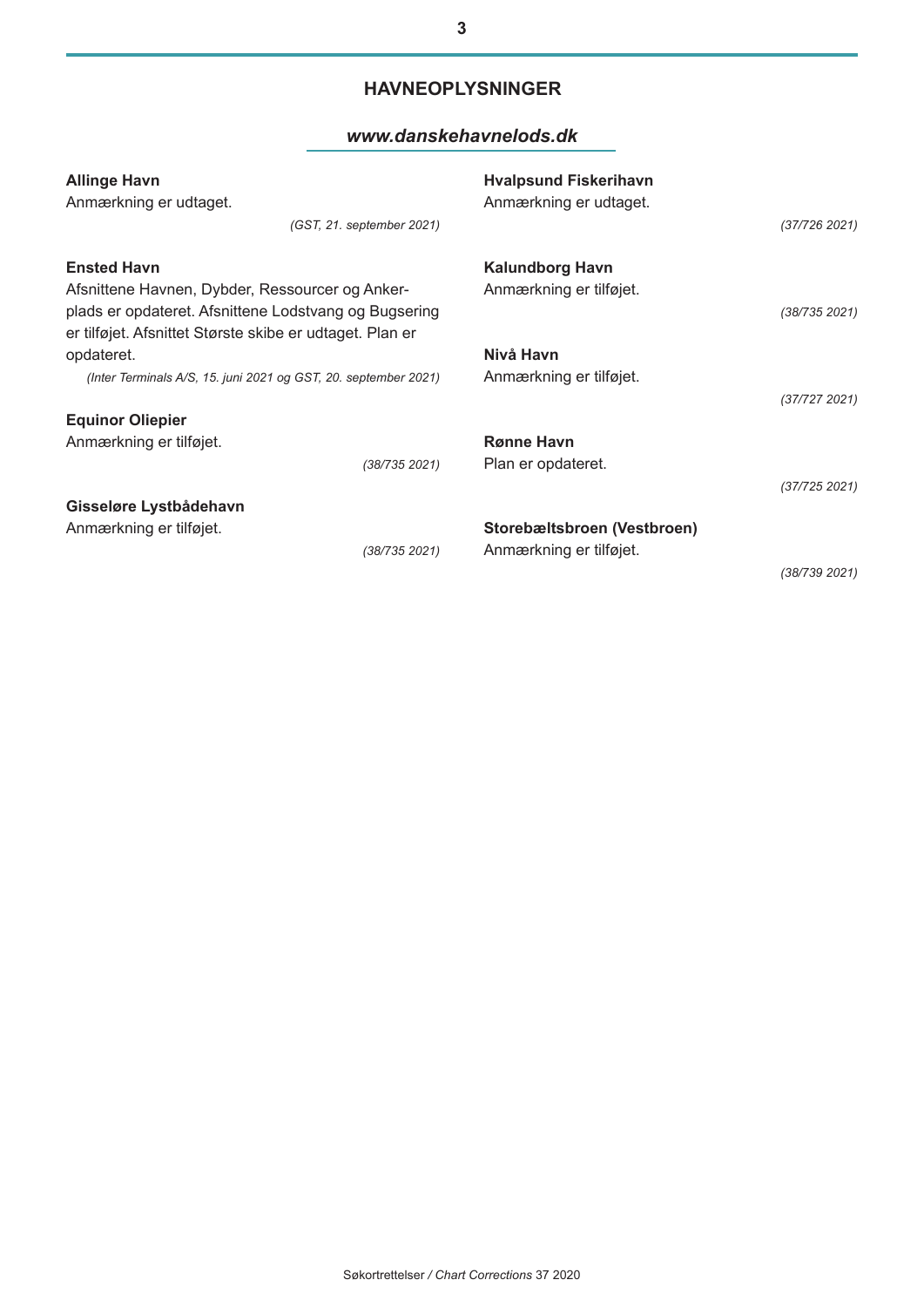## **UDGIVELSER /** *PUBLICATIONS*

## **Nye udgaver udkommer /** *New editions to be published*

| Kort / Chart      | Titel og bemærkninger / Title and remarks                                                                                                                                                                                                                                                                                                                                                                                                  | Skala / Scale                                           | <b>Udgave</b><br><b>Edition</b> |
|-------------------|--------------------------------------------------------------------------------------------------------------------------------------------------------------------------------------------------------------------------------------------------------------------------------------------------------------------------------------------------------------------------------------------------------------------------------------------|---------------------------------------------------------|---------------------------------|
| 151<br>(INT 1375) | Lillebælt N-lige del<br><b>A</b> Assens                                                                                                                                                                                                                                                                                                                                                                                                    | 1:75 000<br>1:6 000                                     | 15 2021                         |
|                   | Kortet forventes udgivet ultimo oktober 2021. Med udgivelsen vil<br>tidligere udgave af kortet blive annulleret.                                                                                                                                                                                                                                                                                                                           |                                                         |                                 |
|                   | The chart is scheduled for publication at the end of October 2021.<br>On publication the former edition of the chart will be cancelled.                                                                                                                                                                                                                                                                                                    |                                                         |                                 |
| 152<br>(INT 1373) | Lillebælt S-lige del Og farvandet syd for Fyn<br><b>4</b> Nakkebølle Fjord<br>® Indsejling til Faaborg<br>© Indsejling til Marstal<br>$\mathbb O$ Indsejling til Ærøskøbing<br>Kortet forventes udgivet ultimo oktober 2021. Med udgivelsen vil<br>tidligere udgave af kortet blive annulleret.<br>The chart is scheduled for publication at the end of October 2021.<br>On publication the former edition of the chart will be cancelled. | 1:75 000<br>1:5 000<br>1:25 000<br>1:25 000<br>1:25 000 | 7 2021                          |
| 155               | Als Sund og Sønderborg Bugt<br><b>4</b> Sønderborg<br>Kortet forventes udgivet ultimo oktober 2021. Med udgivelsen vil<br>tidligere udgave af kortet blive annulleret.<br>The chart is scheduled for publication at the end of October 2021.<br>On publication the former edition of the chart will be cancelled.                                                                                                                          | 1:20 000<br>1:12 500                                    | 3 2021                          |